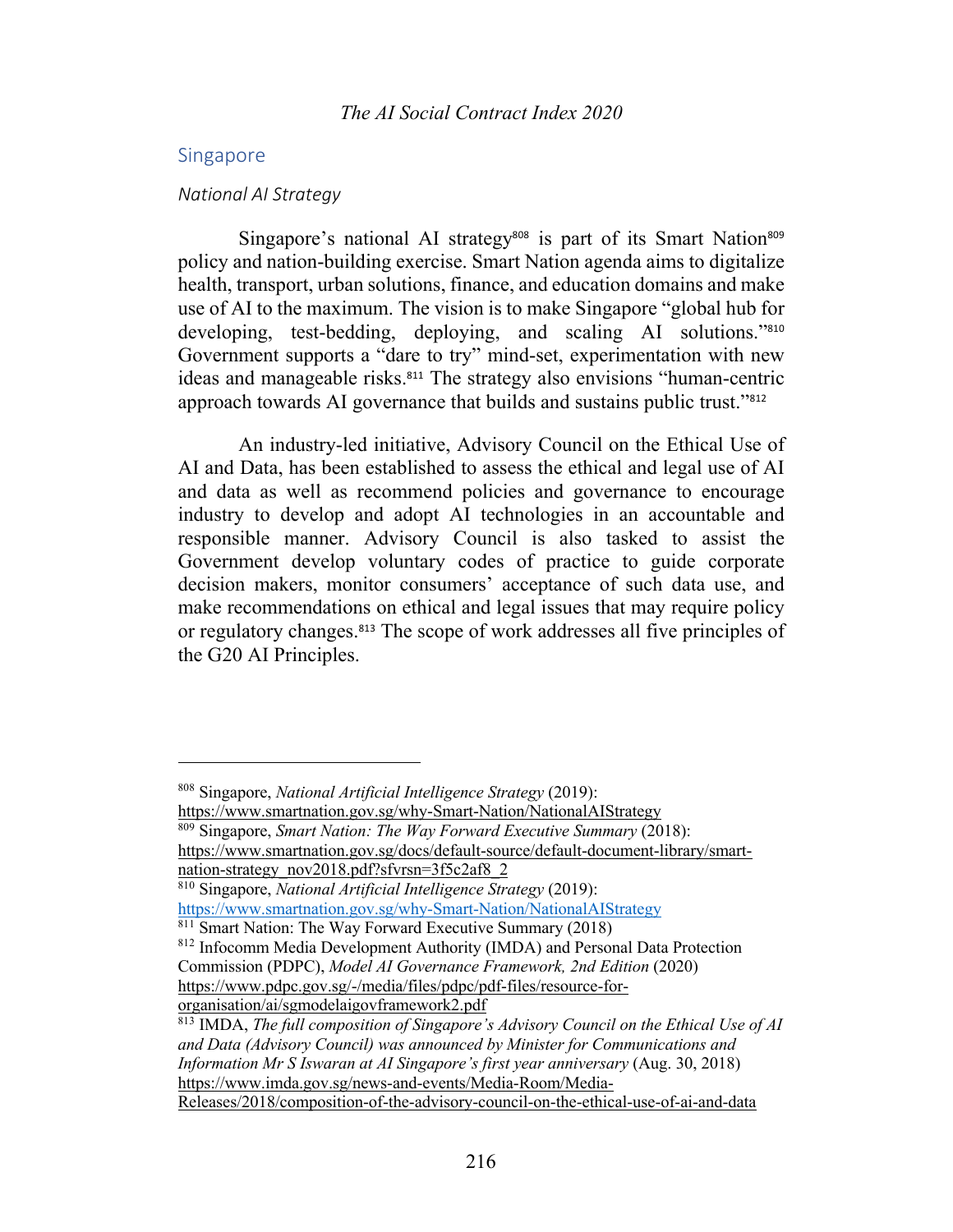# *Artificial Intelligence and Democratic Values*

In 2019, Singapore published Asia's first Model AI Governance Framework<sup>814</sup> (updated in 2020) that provides implementable guidance to private sector to address key ethical and governance issues when deploying AI solutions. Feedback from participation in European Commission's High-Level Expert Group and the OECD Expert Group on AI is reflected in the framework. The framework is accompanied by an Implementation and Self-Assessment Guide for Organizations. The AI Governance Framework is intended to help organizations "demonstrate reasonable efforts to align internal policies, structures and processes with relevant accountabilitybased practices (e.g., the Personal Data Protection Act 2012 (PDPA) and the OECD Privacy Principles)" and hence build stakeholder confidence in AI. These documents focus on implementation instead of high-level discussions which is reflective of Singapore's mindset of test and deploy.

All of Singapore's strategy and action towards AI is based on voluntary governance, requiring organizations using AI in decision-making ensure that process is explainable, transparent, fair with clear roles and responsibilities. Solutions are also expected to have protection of interest of human beings as primary consideration, including their well-being and safety.

The Centre for AI & Data Governance (CAIDG), funded by government, is established to develop international thought leadership and advance scholarship and discourse in legal, ethical, regulatory and policy issues arising from the use of AI and data and inform implementation of G20 AI Principles.

In October 2020, Singapore Computer Society (SCS), supported by the regulator Infocomm Media Development Authority (IMDA), launched the AI Ethics and Governance Body of Knowledge (BoK). BoK is expected to "guide the development of curricula on AI ethics and governance and form the basis of future training and certification for professionals." The document underlines that "accountability, transparency, explainability, and auditability must become the hallmark of all AI solutions" and that "ethical guidelines should not be an afterthought but integrated as part of standards and expectations from the onset of any AI-related effort."<sup>815</sup>

<sup>814</sup> IMDA and PDPC, *Model AI Governance Framework, 2nd Edition* (2020)

<sup>815</sup> The Singapore Computer Society, *Artificial Intelligence Ethics & Governance Body of Knowledge* (2020) https://ai-ethics-bok.scs.org.sg/document/15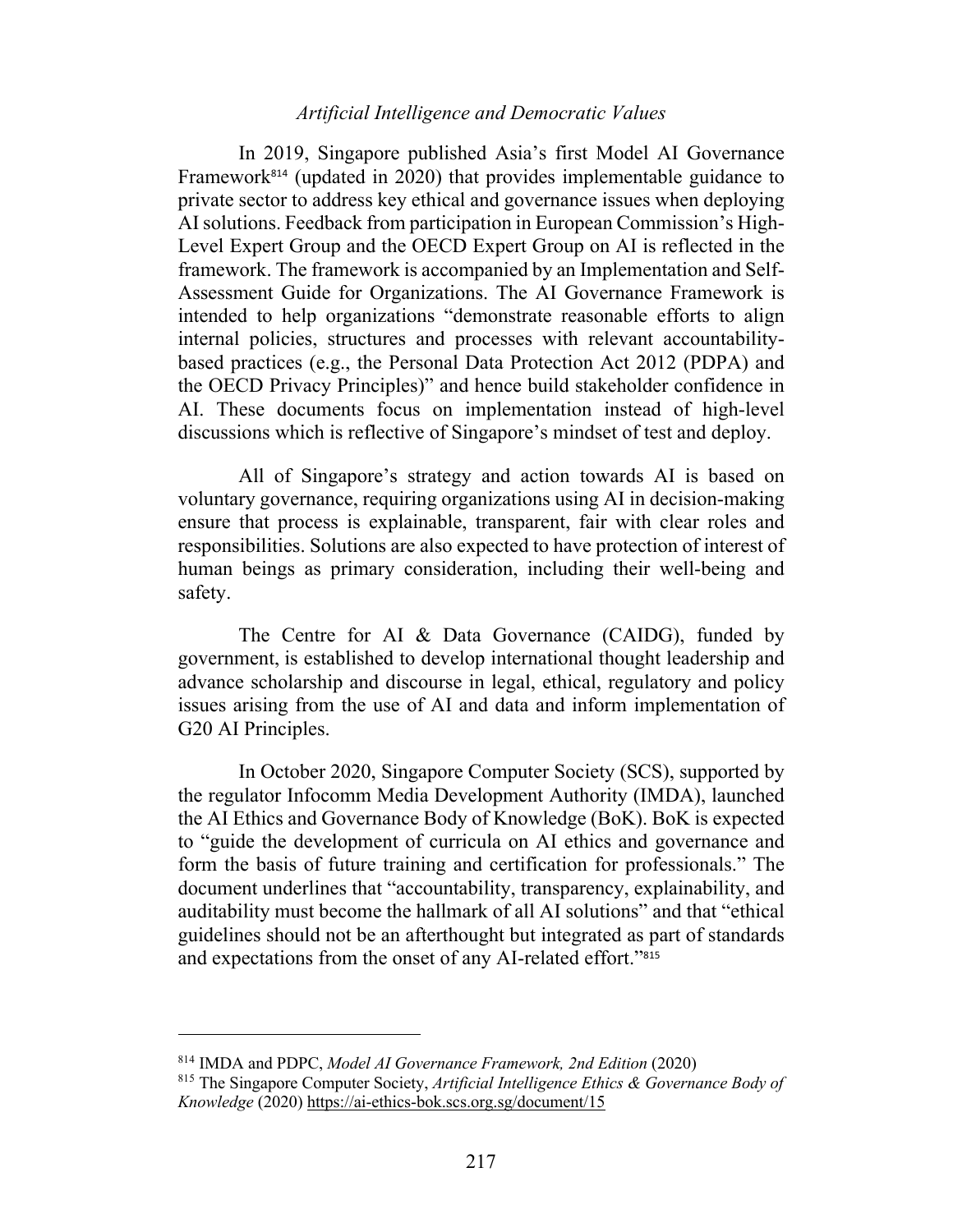## *The AI Social Contract Index 2020*

### *AI System for Online Surveillance*

Maintaining racial and religious harmony has been the Government's stated top priority.<sup>816</sup> Right to privacy is not a right protected by the Singapore constitution.<sup>817</sup> Protection from Online Falsehoods and Manipulation Act 2019<sup>818</sup> was introduced to regulate "fake news" by malicious actors. However, the law does not clearly define what is meant by falsehood and gives power to any government minister to declare that information posted online is "false" and instruct the correction or removal of such content if he/she thinks it is in the public interest to remove.<sup>11</sup> The law applies to digital content that is accessible in Singapore, whether it is an online post, text or chat message by a person or a bot. A person found guilty of the offense can be fined monetarily or be imprisoned.

Public Order Act's definition of assembly and its requirements for permit for such assembly has recently extended to online conferences. This is compounded by the fact that Singapore has not ratified the International Covenant on Civil and Political Rights<sup>819</sup> which protects against arbitrary or unlawful interference with privacy, family, home or correspondence. No court warrant is required to monitor personal phone, messaging or other electronic communication.<sup>820</sup> Government's use of online surveillance tools and power to act without need for legal authorization is concerning on the citizen's ability to exercise their rights of freedom of speech, expression and assembly.

Singapore also utilizes ABBSS (Automated Biometrics & Behavioral Screening Suite) at immigration and border checkpoints. The system is a network of cameras with facial recognition capabilities that can

https://privacyinternational.org/sites/default/files/2017-

12/Singapore\_UPR\_PI\_submission\_FINAL.pdf

https://www.ohchr.org/EN/HRBodies/UPR/Pages/SGIndex.aspx

<sup>816</sup> UN Human Rights Council, *Universal Periodic Review – Singapore, National Report, Second Cycle* (2015) https://www.ohchr.org/EN/HRBodies/UPR/Pages/SGIndex.aspx

<sup>817</sup> Privacy International, *Universal Periodic Review, Stakeholder Report: 24th Session, Singapore, The Right to Privacy in Singapore (2015)* 

<sup>818</sup> Singapore Statutes Online, *Protection from Online Falsehoods and Manipulation Act 2019* https://sso.agc.gov.sg/Acts-Supp/18-

<sup>2019/</sup>Published/20190625?DocDate=20190625

<sup>819</sup> UN Human Rights Council, *Universal Periodic Review – Singapore, Outcome of the Review, Second Cycle* (2015)

<sup>820</sup> Privacy International, *Universal Periodic Review, Stakeholder Report: 24th Session, Singapore*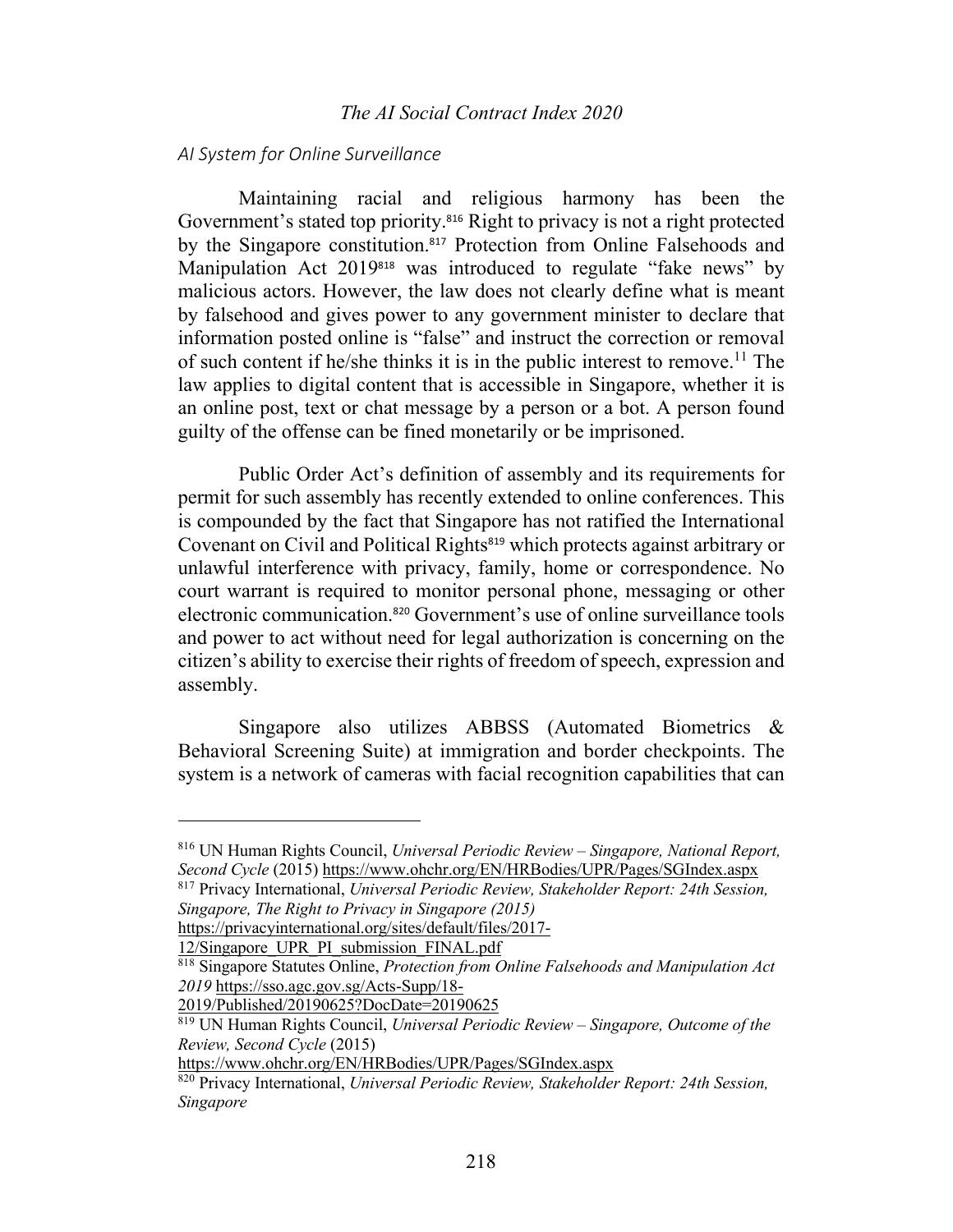# *Artificial Intelligence and Democratic Values*

also be deployed as a body-worn-camera for officers. It is used both to build a biometrics database of travelers and detect travelers wanted for various offenses.821

#### *Smart Cities*

Singapore is leading the efforts to develop an ASEAN Framework on Digital Data Governance to facilitate harmonization of data regulations.<sup>822</sup> It is also one of the 26 within the ASEAN Smart Cities Network (ASCN) named by member states to pilot smart city project.

# *SingPass Mobile*

 $SingPass Mobile<sup>823</sup>$  is an application launched by the government where citizens can use to prove their identity or approve transactions with digital signature. It is a move to digitalize all transactions on public and private space and share data. The app does provide the users with option to use a 6-digit passcode if users do not want to utilize biometrics such as fingerprint or face recognition.

#### *Public Participation*

A National AI Office is created under the Smart Nation and Digital Government Office. Ministry of Communications and Information provides public consultation access to legislation under its control<sup>824</sup>

#### *OECD/G20 AI Principles*

Singapore is not a member of the OECD or the G20. However, the country is well aware of the OECD/G20 AI Principles. The OECD noted several significant examples of positive AI practices in Singapore.<sup>825</sup> There is, for example, the Advisory Council on the Ethical Use of AI and Data, described above. The OECD also notes that the AI Governance Framework

<sup>821</sup> Wong, K. *Facial recognition, biometrics tech at more checkpoints: ICA*. The Strait Times (Nov. 13, 2018) https://www.straitstimes.com/singapore/facial-recognitionbiometrics-tech-at-more-checkpoints-ica

<sup>822</sup> Smart Nation Singapore: *The Way Forward* (June 2, 2020) https://smartnationstrategy.opendoc.sg/08-strengthen-collaboration.html

<sup>823</sup> SingPass Mobile: https://singpassmobile.sg/#authoriseTransaction

<sup>824</sup> Ministry of Communications and Information, P*ublic Consultations* 

https://www.mci.gov.sg/public-consultations/archived?pagesize=24

<sup>825</sup> OECD G20 Digital Economy Task Force, *Examples of AI National Policies* (2020), https://www.mcit.gov.sa/sites/default/files/examples-of-ai-national-policies.pdf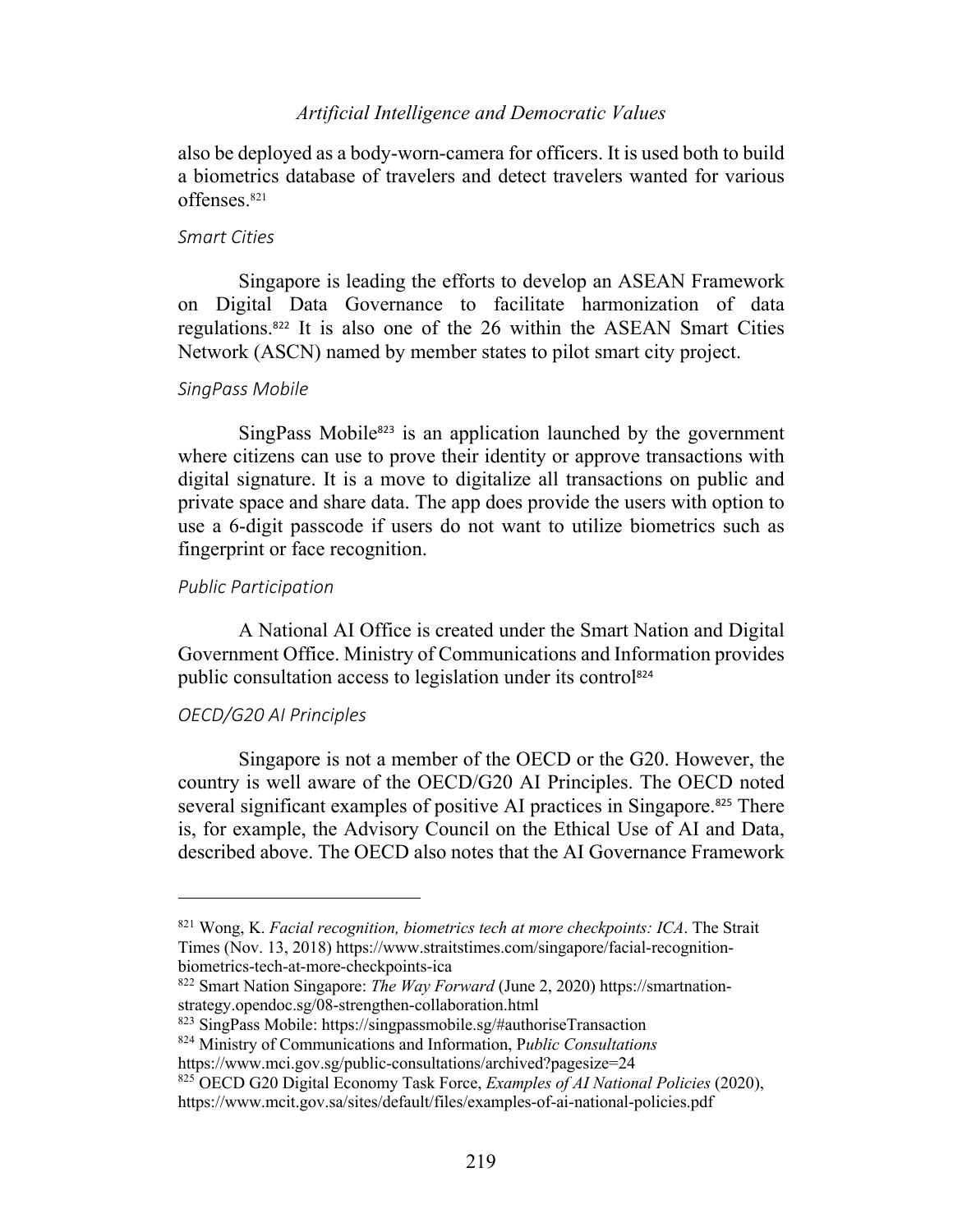## *The AI Social Contract Index 2020*

incorporates all of the OECD AI Principles. Singapore is a founding member of The Global Partnership on AI (GPAI).<sup>826</sup>

#### *Data Protection and Algorithmic Transparency*

The Personal Data Protection Act (PDPA) was enacted in 2012. The PDP Commission expects AI systems to be human-centric, and decisions made by or with the assistance of AI to be explainable, transparent and fair.<sup>827</sup> PDPA, however, does not provide protection against police or any public agency use of personal data.

Monetary Authority of Singapore (MAS) and financial industry cocreated a set of principles in 2018 to guide the responsible use of AI, focusing on Fairness, Ethics, Accountability and Transparency (FEAT)828. The principles have established a standard across the financial sector in Singapore. The regulator is now working to create a standardized modular implementation framework of the FEAT principles, called Veritas which will provide tools for institutions to validate their models against the FEAT principles.

Singapore shares publicly available datasets<sup>829</sup> from 70 public agencies, API library and resources for application developers using these data sets. Public Sector (Governance) Act 2018<sup>830</sup> provides a governance framework for data sharing among government agencies. It is a step in the right direction for data quality and improved services. However, respect for data security and privacy in practice is yet to be proven. On the commercial side, the regulator, IMDA, introduced a "Trusted Data Sharing Framework"

Organisation/AI/Discussion-Paper-on-AI-and-PD---050618.pdf

<sup>828</sup> Monetary Authority of Singapore, *Principles to Promote Fairness, Ethics, Accountability and Transparency (FEAT) in the Use of Artificial Intelligence and Data Analytics in Singapore's Financial Sector* (2018)

https://www.mas.gov.sg/~/media/MAS/News%20and%20Publications/Monographs%20a nd%20Information%20Papers/FEAT%20Principles%20Final.pdf

https://www.smartnation.gov.sg/resources/open-data-resources

<sup>826</sup> Government of France, *Launch of the Global Partnership on Artificial Intelligence* (June 17, 2020), https://www.gouvernement.fr/en/launch-of-the-global-partnership-onartificial-intelligence

<sup>827</sup> PDPC Singapore, *Discussion Paper on Artificial Intelligence (AI) and Personal Data— Fostering Responsible Development and Adoption of AI* (June 5, 2018) https://www.pdpc.gov.sg/-/media/Files/PDPC/PDF-Files/Resource-for-

<sup>829</sup> Smart Nation Singapore: *Open Data Resources*

<sup>830</sup> Public Sector (Governance) Act 2018: https://sso.agc.gov.sg/Act/PSGA2018